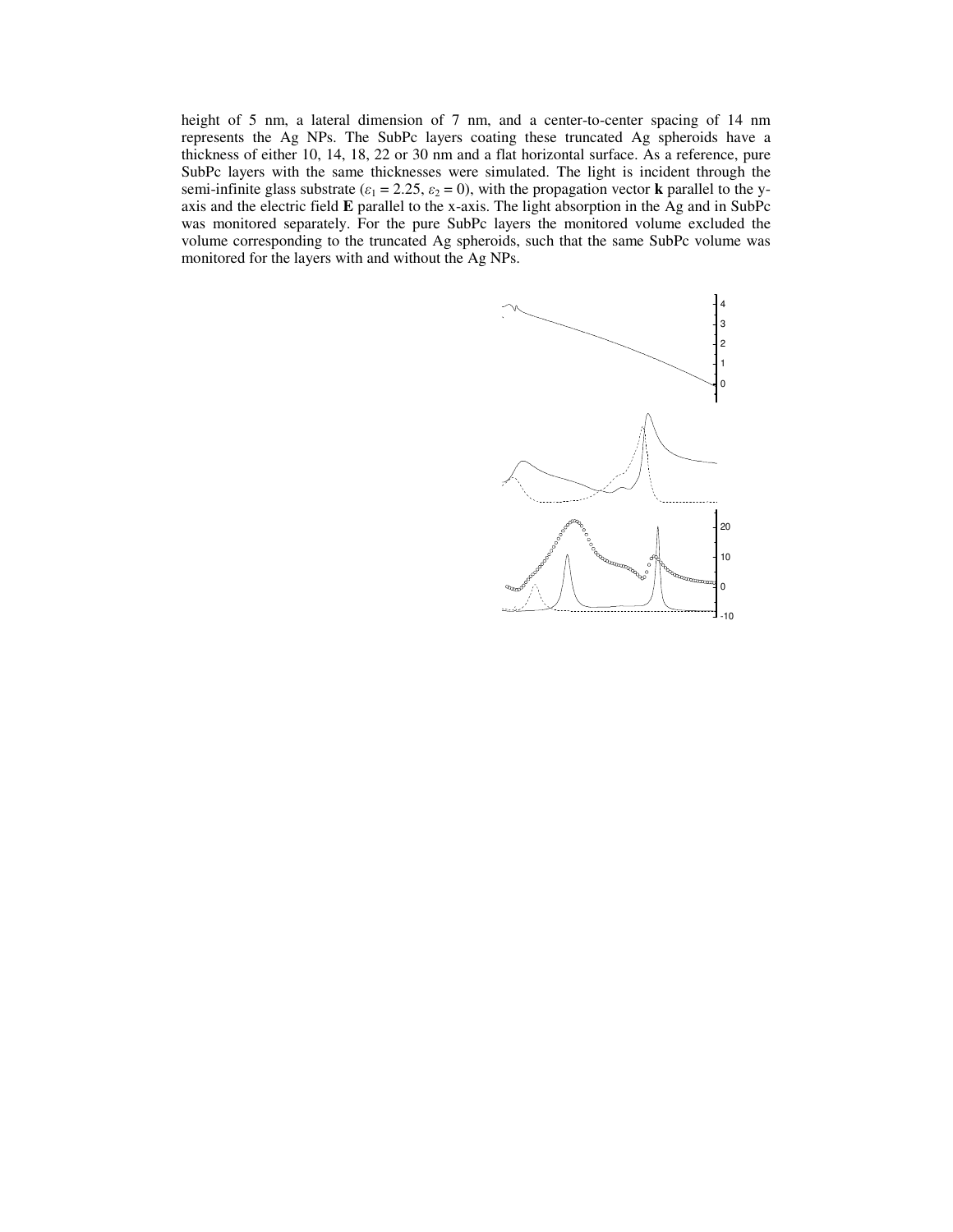The fact that the low energy peak in the simulated Ag absorption spectra is more intense than the high energy peak is in line with the resonance strengths obtained from Eq. (1) for a spherical Ag NP in SubPc. It is however in contrast to the experimentally observed absorption differences between SubPc thin-films with and without Ag NPs, which could be due to damping of the low energy LSPR by the inhomogeneous size and shape distribution of the Ag NPs. Qualitatively, however, these results are well in agreement with the experimentally observed results and clearly confirm the presence of absorption enhancement in SubPc at wavelengths above the high energy LSPR as well as the presence of two plasmon resonances in the Ag NPs surrounded by SubPc. Furthermore, as observed experimentally, the low energy resonance peak is not present in the case of the uncovered truncated Ag spheroids [dashed curve in Fig. 3(b)]. Finally, the x and y components of the electric field surrounding the truncated Ag spheroids covered by 10 nm of SubPc shown in Fig. 3(c) confirm that both LSPRs are indeed dipolar in nature.



Fig. 3. Results of three-dimensional numerical simulations performed using a geometry with a cross-section as shown in the inset in (b). Periodic boundaries in both lateral dimensions result in an infinite two-dimensional array of truncated Ag spheroids with center-to-center spacing of 14 nm. The light wave is incident through the glass substrate with the propagation vector (**k)** and electric field vector **E** as indicated by arrows. (a) Difference between the absorption in the SubPc layers with thicknesses of 10, 14, 18, 22, and 30 nm covering the truncated Ag spheroids and the absorption in pure SubPc layers (excluding the volume corresponding to the truncated Ag spheroids) with the same thicknesses (solid curves). The absorption of a pure SubPc layer with a thickness of 10 nm is shown as a dashed curve. (b) Absorption in the uncovered truncated Ag spheroids (dashed curve) and in the truncated Ag spheroids covered by SubPc layers with the same thicknesses as in (a) (solid curves). (c) Surface plots of the x and y components of the electric field at  $\lambda = 446$  and 632 nm for a SubPc thickness of 10 nm.

For similar metal NP-organic dye systems, the formation of hybridized exciton-plasmon polariton states caused by strong coupling has been reported, as evidenced by splitting of the absorption bands [22,29]. Indeed, both experimental results and simulations suggest the appearance of a weak shoulder at  $\lambda \sim 550$  nm, which could be interpreted as the high energy hybrid state resulting from strong coupling between the low energy LSPR with the SubPc Q

#129207 - \$15.00 USD Received 28 May 2010; revised 14 Jul 2010; accepted 11 Aug 2010; published 23 Aug 2010 (C) 2010 OSA 30 August 2010 / Vol. 18, No. 18 / OPTICS EXPRESS 19037